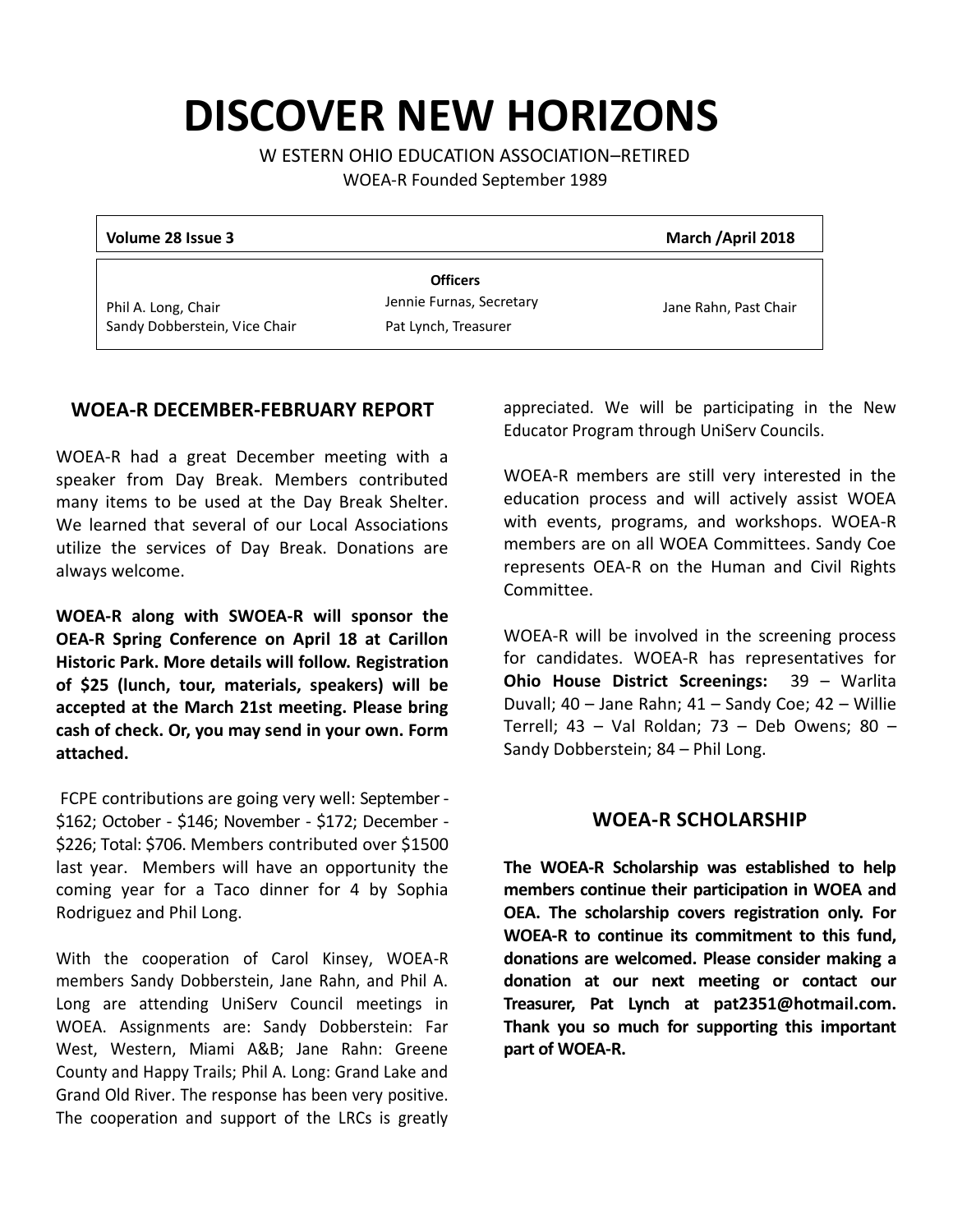# **VICE CHAIRPERSON REPORT**

**Vice Chairperson: Sandy Dobberstein 937-554- 6338 or [sdobberstein@juno.com](mailto:sdobberstein@juno.com)**

#### **Save the dates for the following 2018 Spring Programs:**

**March 21st Program: 11:00 AM Montgomery County Environmental Learning Center** (2500 Sandridge Drive, Moraine.) for a free tour. The Montgomery County Environmental Learning Center (ELC) is a resource center, featuring hands-on, interactive exhibits and a "green" parking lot. The ELC is an investment in the future of our region to help citizens and businesses learn how to conserve resources and improve the quality of life in our community. Following the tour, we will meet for lunch at 12 noon at Chappy's Tap Room and Grille in their private room. (2733 W Alex Bell Rd, Moraine).

**April 18th Program: 2018 OEA-R SPRING CONFERENCE** at Carillon Park. We are the co-sponsors with SWOEA. Registration will begin at 9:40 a.m. and the activities will conclude by 2:15 when you are free to continue to explore Carillon Park. To attend and receive a lunch you **MUST REGISTER** and submit payment of \$25 PRIOR to APRIL 11, 2018, TO SWOEA OFFICE, C/O Claudia Miller, 270 Northland Blvd., Suite 224, Cincinnati, OH 45246. This is your chance to attend a state meeting without leaving Dayton!!

**May 16th** Program, lunch, and business meeting: 11:00 AM, the Dayton Masonic Center, 525 West Riverview Avenue, Dayton. The Dayton Masonic Center, formerly known as the Dayton Masonic Temple, is a historically significant building in Dayton. It was built by a Masonic Temple Association formed from 14 Masonic groups. The building was completed over a 2 year, 9 month period and completed in 1928 by 450 workers. We will tour the building then have lunch in the Square and Compasses Cafe, in the Masonic Center followed by our business meeting.

**June 20th** Program, lunch and business meeting: 11:00 AM, the Dayton Public Library 215 E Third Street, Dayton. On August 5, 2017, the doors of the new Main Library in downtown Dayton opened to the public. Built upon the strong structural core of the 1962 building, the Main Library is four times the size of the previous building. With expansive park and city views, six original art installations, meeting places and gathering spaces of all sorts, the Main Library is a destination for exploration, learning and discovery. After a private tour we will get lunch at the library café, eat, and have our business meeting in private room #3A, 3rd floor (There is an elevator).

#### **Contact Sandy Dobberstein for ALL Programs**,

Phone: 937-554- 6338 or 937-771- 0669 or Email: sdobberstein@juno.com

#### **SUNSHINE COMMITTEE**

We love to spread a little sunshine to our WOEA-R members who may have an illness and condolences to family members. If you know anyone needing "Sunshine", please contact Debbie Owens at hhteach@hotmail.com. and if possible, send an address. Thank you so much!

#### **ELECTION FOR NEA-R DELEGATES**

The following WOEA-R members are candidates for 2018 NEA-R delegates:

**Jane Rahn Sandy Coe Warlita Duvall Phil A. Long Willie A. Terrell, Jr.**  Please support WOEA-R members!!!!!!!!

# **ARTEMIS: COMMUNITY OUTREACH**

WOEA-R supports Artemis Center, a Domestic Violence Resource Agency. Here are some of their successes:

- *800 court accompaniments were provided to Artemis Center clients from Advocates to help navigate the legal system in 2016, up 5% from 2015.*
- *100% of caregivers reported that their child was coping better since receiving child therapy from Artemis.*
- *25% more children witnessing domestic violence received child therapy in 2016.*
- *17% more families experiencing domestic violence received family therapy in 2016.*
- *77% more educational informative presentations regarding domestic violence were made to our community in 2016 compared to 2015.*

School supplies will be collected at our monthly meetings and delivered directly to Artemis.

# **HISTORY OF WOEA-R**

The Western Ohio Education Association – Retired (WOEA-R) was established in 1989 and is affiliated with WOEA, OEA, NEA and the division of retired educators of OEA-R and NEA-R.

The Mission of WOEA-R is to support continued leadership and the maintenance of professional skills and to enhance the unique potential of each participating member.

The Purpose of WOEA-R is to maintain professional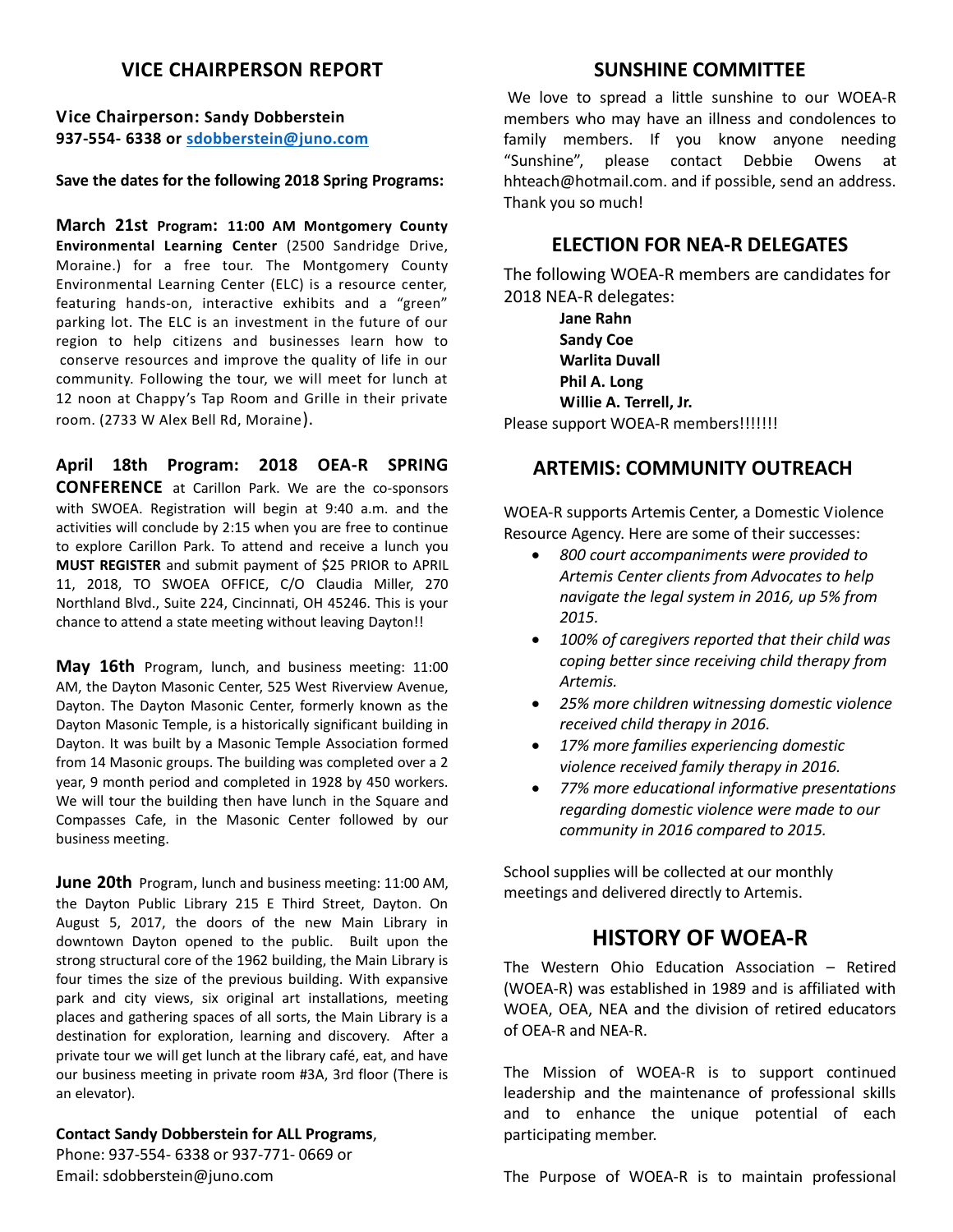contact with the education community of public schools and the professional association, specifically WOEA, through utilization of the expertise and knowledge of retired educators.

### **MEMBERSHIP AND MEETINGS**

WOEA-R meets the third Wednesday of the month. We encourage you to stay mentally and physically active, remain informed about educational, health care, and working conditions in public education.

Membership is about growing and offering the gift of membership. Use your networking skills to offer the opportunity of membership and genuine fellowship with your colleagues so they are aware of WOEA-Retired. Invite them to a meeting.

# **READ ACROSS AMERICA**

The Professional Efficacy Committee has been meeting and working hard to finalize our plans for Read Across America. Each classroom will receive a calendar and a book with a beautiful bookplate stating the book was donated by WOEA and read by a WOEA-R member. We received requests for volunteer readers from Beavercreek City Schools, Northmont City Schools, and Trotwood Madison City Schools. At this point we have readers confirmed and scheduled for the March 2 event. Please contact Val Roldan at [tmeame@gmail.com.](mailto:tmeame@gmail.com)

#### **MEMBERSHIP REPORT**

#### *Jane Rahn serves as the At-Large member of the OEA-R Advisory Board. She represents all retirees of OEA-R.*

The membership chairpersons have mailed out 83 letters of invitation to recently retired members of WOEA. Where did they get those names, you ask? They were sent to us from OEA. It is up to the recipients to return the WOEA-R membership form with their information if they wish to receive the newsletter. Often, a personal invitation works. Therefore, we are encouraging all members who receive this newsletter to contact a retiree they know and invite them to join WOEA-R. Thank you in advance.

Membership Numbers as of February 2018:

WOEA-Retired membership - 213 Pre- Retired WOEA-Retired - 14 OEA-Retired - 880

Please contact Co-Chairpersons Emmy Brudzynski and Jane Rahn; [emmy.brudzynski@wright.edu](mailto:emmy.brudzynski@wright.edu) 937-813-7661 with any information about our members and colleagues. Thank You.

### **SAVE THE DATE, 2018**

**Apr. 18, 2018** – OEA-R Spring Conference. Sponsored by SWOEA-R & WOEA-R, Carillon Historical Park, Dayton, OH. WOEA-R members are asked to donate inexpensive items for door prizes. Items local to the WOEA area are suggested. Suggestions might include but are not limited to Mike Sell's chips, Esther Price candy, Winans chocolates, Versailles wine, & Trotwood beer. Thanks to all for your contributions!!!

#### **WOEA-R Committee Personnel**:

Newsletter: Sandy Coe Mailing: Willie Terrell Membership: Emmy Brudzynski and Jane Rahn Community Outreach: Nancy Mullins Read Across America: Val Roldan Legislative: Dawn Wojcik Sunshine: Debbie Owens WOEA Delegates: Val Roldan and Warlita Duvall OEA Delegates: Phil A. Long, Jane Rahn, Sandy Coe, Willie Terrell

#### *WOEA Committee Personnel:*

Collective Bargaining – Jane Rahn Local Development and Training – Doris Moore Human and Civil Rights – Sandy Coe Professional Efficacy – Val Roldan and Arnetta Depp Organizing Strategy – Phil A. Long

# **THANK YOU! THANK YOU!**

WOEA-R really appreciates the support and efforts by David Romick, DEA and Kim Honeycutt, WOEA, to make this newsletter possible!!!

### Stay connected: **woea@woea.org**

# **OEA-R DELEGATE BRIEFING AND REP ASSEMBLY**

OEA-R delegates met at their Fall Delegate Assembly on December 1, 2017 at the STRS Building.

The OEA officers spoke to the delegates. Becky Higgins spoke about the importance of the 2018 governor race and how all members need to be involved. Scott DiMauro gave a legislative update and talked about the importance of FCPE. Money will be needed for the governor's race and other state races that will be happening in 2018. Tim Myers talked about the budget and membership numbers.

Various reports were given from the NEA directors, the OEA Board of Directors, the OEA Legislative Committee and the OEA Audit Committee. Guidelines were discussed concerning Appointed Terms and Elections.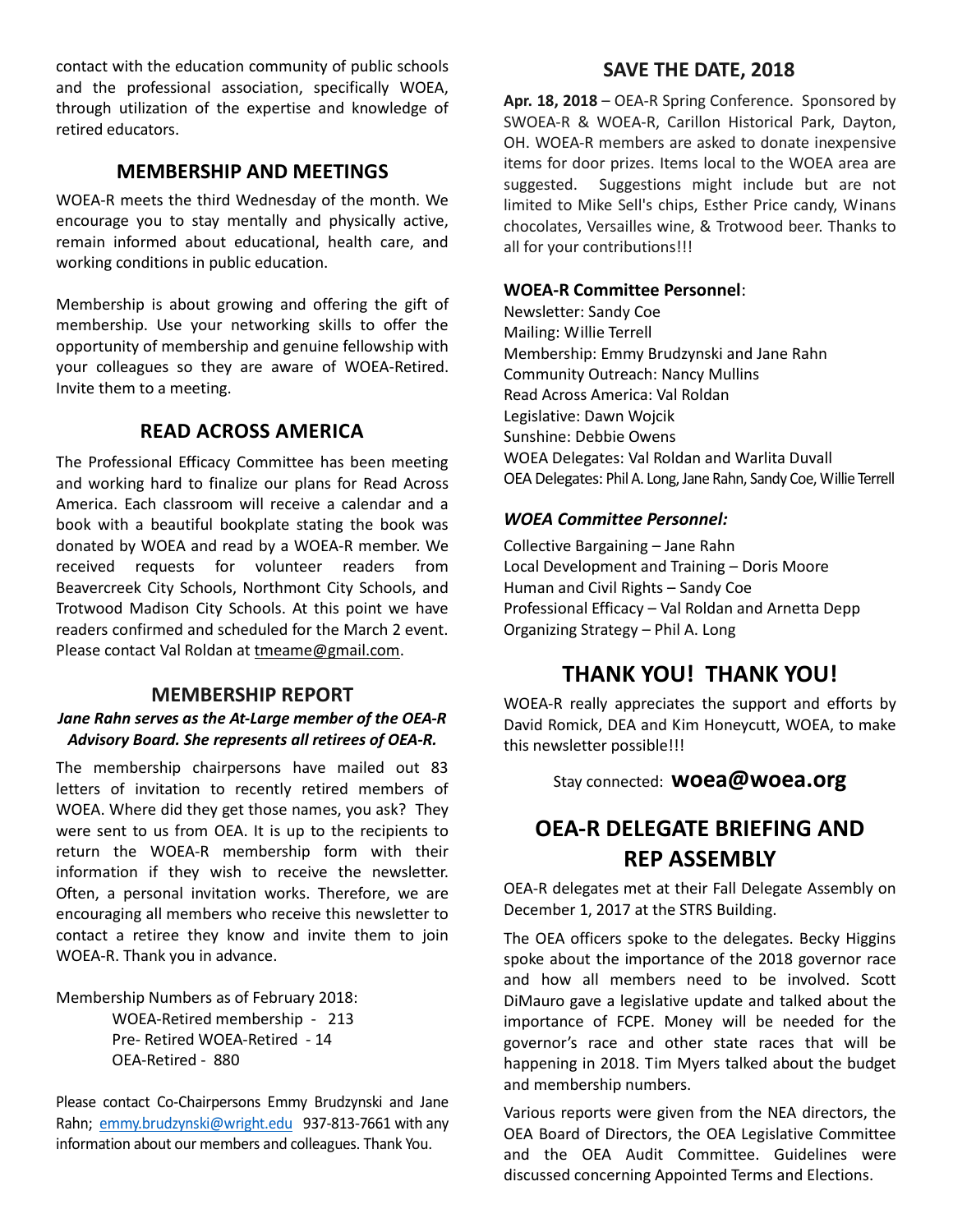The final credentials report showed there were 44 delegates in attendance. The final FCPE report showed 41 delegates contributed \$2,100. 100% of the delegates from WOEA-R made contributions.

There was an FCPE giveaway before the meeting was adjourned.

Submitted by Sandy Coe, OEA-R Delegate

# *A Few OEA RA Highlights*

The delegates heard from most of the candidates running for Ohio Governor. Senator Brown, who has the best record of supporting our educational issues, gave a fantastic speech. I was invited to sit with the officers and guest speaker at the Doris L. Allen Minority Caucus Dinner. I was the WOEA-R representative to the OEA-R membership and raffle table. As a Hall of Fame contributor to the OEA Fund for Children and Public Education, I made my usual contribution. Submitted by Willie A. Terrell, Jr.

# **New Year's Resolution for Public Education**

I BELIEVE that public education is the pillar of our democracy. I believe in the common school envisioned by Horace Mann. A common school is a public institution, which nurtures and teaches all who live within its boundaries, regardless of race, ethnicity, creed, sexual orientation or learning ability. All may enroll - regardless of when they seek to enter the school or where they were educated before.

I BELIEVE that taxpayers bear the responsibility for funding those schools and that funding should be ample and equitable to address the needs of the served community. I also believe that taxpayers have the right to examine how schools use tax dollars to educate children.

I BELIEVE that such schools should be accountable to the community they serve, and that community residents have the right and responsibility to elect those who govern the school. Citizens also have the right to insist that schooling be done in a manner that best serves the needs of all children. \*\*

In so stating these beliefs, I will do whatever I can to support and promote public education in Ohio.

#### **LEGISLATIVE INFORMATION**

State Legislative Updates: www.ohea.org National Legislative Updates: [www.nea.org](http://www.nea.org/)